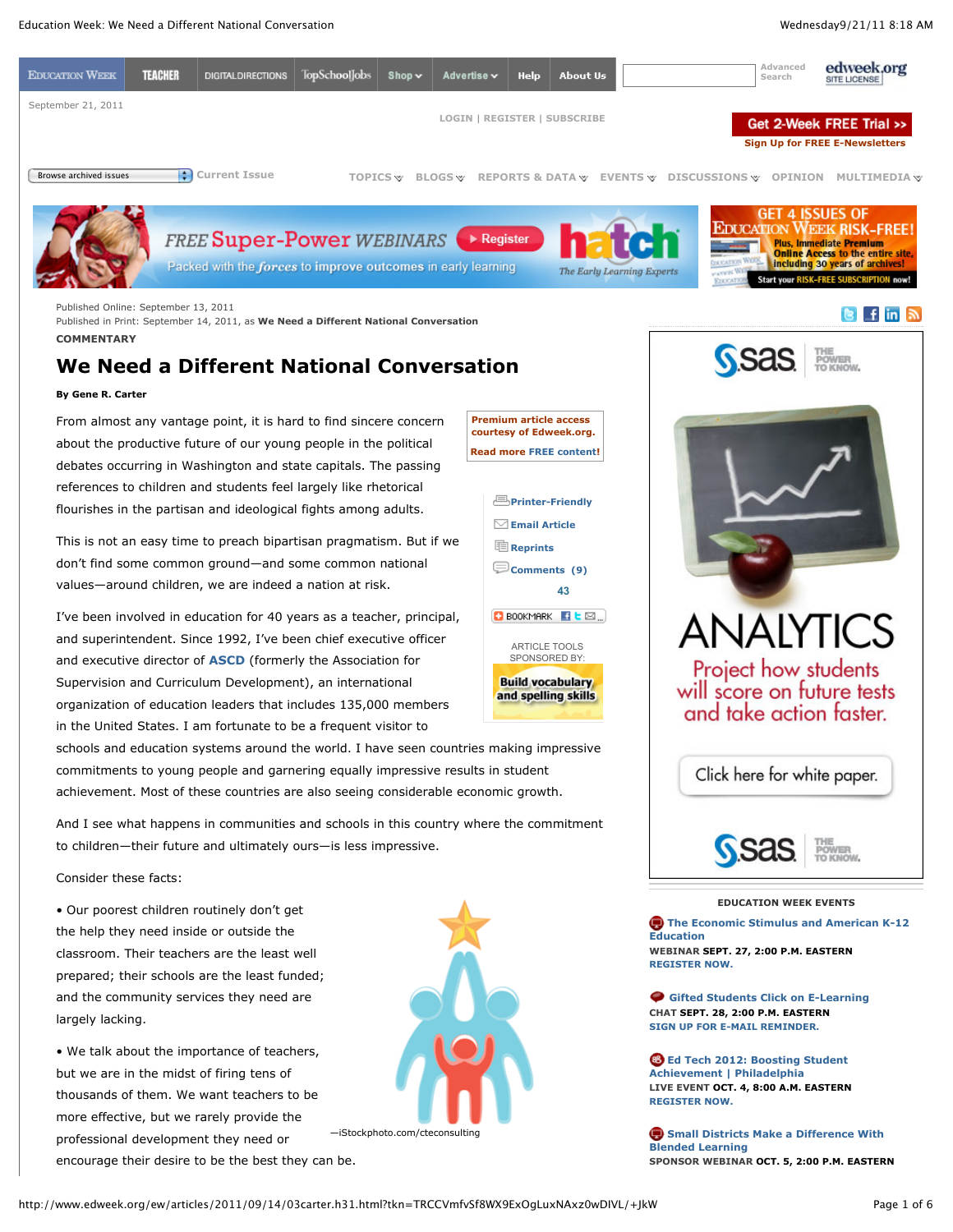• Far too many children, and not just poor children, are disengaged from school. We focus relentlessly, though not always successfully, on literacy and mathematics while cutting programs that could engage students, like music, art, science, physical education, and service learning.

• Far too many of our children are unhealthy. We have a public-health epidemic of obesity, but our public response is weak. While we fight over whether there will be Coke or Pepsi products in school, students need exercise and healthier diets.

So much about our country is right and good. America is still often seen as a beacon of hope and freedom around the world. But, from my perspective, we don't demonstrate serious intent about where we are headed. The vitriolic levels of partisanship have sapped much of our will to consider long-term investments that would produce results beyond the current election cycle. Too often, we choose the most expedient fixes, even if they make problems worse in the long run.

Recent education reform efforts have provided clarity about what students should learn so they can be successful and by shining a bright light on our nation's achievement gaps. But the single-minded focus on those accountability efforts has warped our perspective; we worry extensively about test scores and far too little about the whole child. We often choose one-size-fits-all approaches while ignoring solid research about the infinite ways students learn and children develop.

Additionally, states are moving in a variety of education directions, many unsupported by research. Congress, mired in partisan dysfunction, is several years overdue in reauthorizing the Elementary and Secondary Education Act, the underlying federal law for schools, and few observers expect anything this year or next.

**"Too often, we choose the most expedient fixes, even if they make problems worse in the long run."**

I don't have an easy solution. Yet the association I serve suggests actions I believe Congress can take now to move our current education conversation into new, more productive territory that will best serve students. Developed by ASCD's diverse, nonpartisan membership, these recommendations are based on the practical application of their expertise.

In that spirit, I call on Congress to support a whole-child approach to education. Ensuring that all children are healthy, safe, engaged, supported, and challenged is fundamental for students to become college- and career-ready. In practical terms, our standards, our assessments, our measures of accountability, and the many mechanisms supporting learning need to be realigned to support the whole child. Congress' embrace of the wholechild approach to education for every child would encourage parents, educators, and community members to reprioritize reform efforts to prepare students for college, career, and citizenship.

I also ask Congress to support quality schools and effective teachers. The current accountability model must evolve from one that is punitive, federally prescriptive, and overly bureaucratic to one that is state-driven and peer-reviewed, promotes supportive learning communities and cultures of continual improvement, and rewards achievement. Coupled with a commitment to providing educators with sustained professional knowledge, skills, and training to address students' evolving needs, these efforts will provide comprehensive, high-quality teaching and learning experiences that involve students, families, and staff.

I look to Congress to broaden the definition of academic excellence narrowed by the **No**

#### **REGISTER NOW.**

Content Provided by: **Blackboard K-12**

 **Ed Tech 2012: Boosting Student Achievement | Chicago LIVE EVENT OCT. 7, 8:00 A.M. CENTRAL REGISTER NOW.**

#### **MOST POPULAR STORIES**

| Viewed   Emailed   Recommended   Commented |
|--------------------------------------------|
|--------------------------------------------|

- **1. Some Districts Rethink Last-Minute...**
- **2. Some States, Districts Abandoning...**
- **3. Education Impact of Jobs Bill Under...**
- **4. Teacher Beat Blog: Study: First-Year...**
- **5. Curriculum Matters Blog: Report:...**

## **SPONSORED WHITEPAPERS**

- **Elementary Math Intervention & Adaptive Learning**
- **Data Systems That Enable School Leaders to Make a Difference**
- **Using Adaptive Instruction to Ensure RtI Success**
- **New Strategy for Analyzing E-Learning Program ROI**
- **Great Books Programs Fit the CCSS**
- **Get the Research That Can Help Protect School Success**
- **RTI Systematic Process to Increase Learning Outcomes**
- **Virginia District Reduces IT Support by 60%**
- **Imagining the Future: A Story About a Leap**
- **in Learning Productivity**
- **Inclusive Technology for Special Needs Students**
- **Obama Imprint: ARRA, Reauthorization & Road Ahead**
- **Facing Down Bullying**
- **Improving Student Performance**
- **Engaging Students & Parents via Social Media**
- **Improve Teaching & Learning via Online Collaboration**
- **Differentiating Instruction**



**ESL Teachers** Saudi Aramco, Dhahran, Saudi Arabia